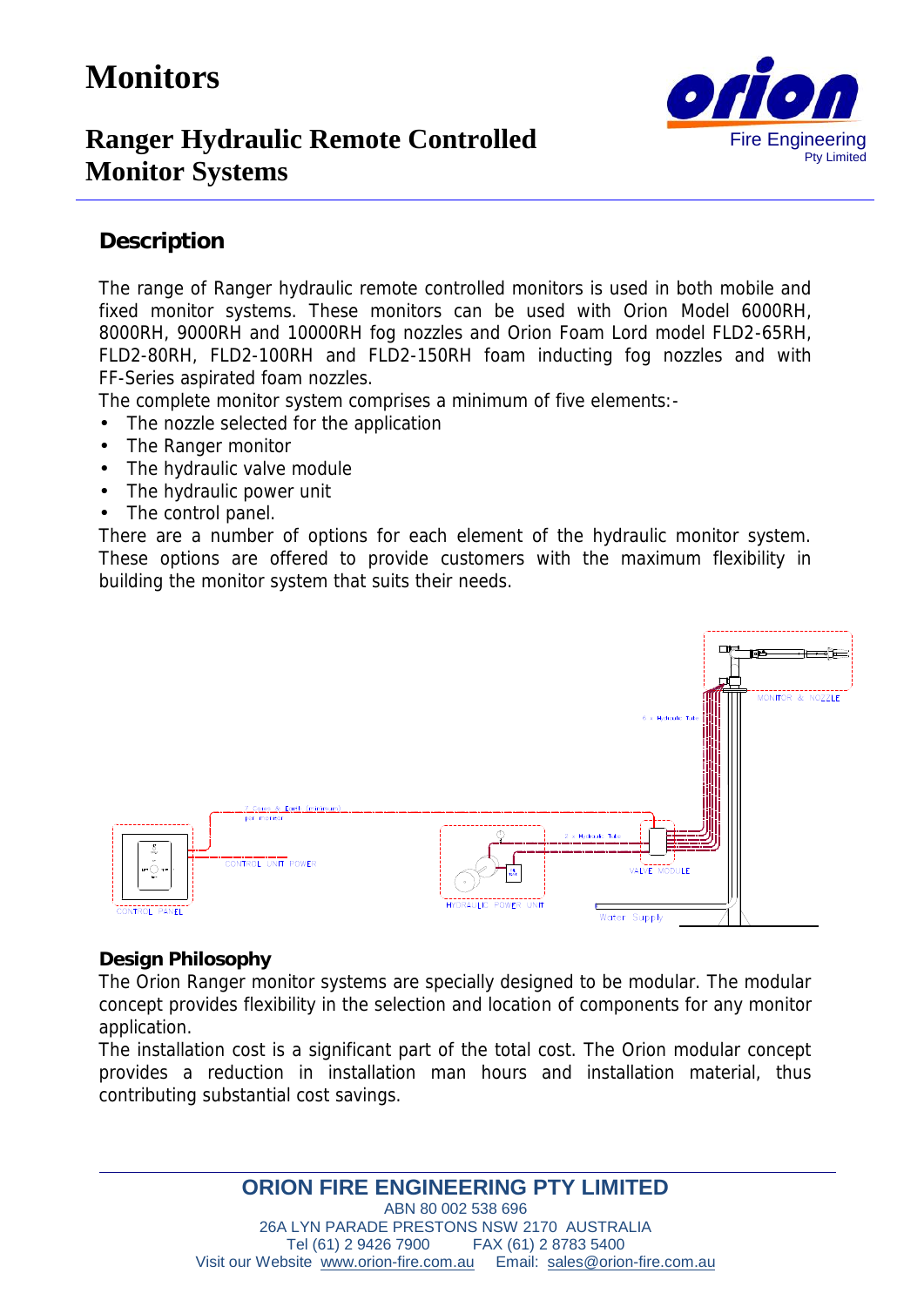Hydraulic monitor systems are frequently installed in areas with high corrosion potential. Orion is committed to supplying systems that reduce the cost of ownership. To minimise system maintenance hours and cost the Orion Ranger monitors are designed for long term marine service by the selection of materials that are corrosion resistant and by protection of those elements where we can not optimise material selection such as electric motors and control valves

#### **Nozzle Selection**

Selection should consider agent to be discharged, flow rate required, throw and discharge pattern required.

Orion has a wide range of nozzles for use with the monitors. The Orion nozzles available can discharge water only, unaspirated foam solution, aspirated foam. Nozzles can be self-inducting and may be fitted with remote controlled spray pattern adjustment. Special nozzles are available for dry powder systems

#### **Monitor Selection**

Monitor selection is based on materials of construction, operating system, power supply, monitor location and flow rate required against the pressure loss through the monitor.

The Ranger hydraulic powered monitors are available in sizes from 100mm to 250mm which suits the normal range of water flows required. The monitors are made from 316 stainless steel and aluminium bronze. Each monitor is fitted with automatic hydraulically operated vertical and horizontal controls. Hand wheels for manual operation are fitted as standard. They are outstanding in their flow characteristics and can deliver water, unaspirated foam or aspirated foam. Sealed swivels are added for dry powder. The limits of the horizontal and vertical movements can be set in the factory or on site to suit your requirement.

As the Orion Ranger monitors meet the best standards of construction and allow the required movement limits to be set in the factory or on site selecting the monitor is reduced to a simple exercise of comparing the flow rate from the nozzle against the friction pressure loss through the monitor. See the Friction Loss Curve on the data sheet for the specific model of interest.

#### **Hydraulic Valve Module**

Two types of hydraulic valve modules are available as well as custom designed options.

- Weatherproof valve module. This module contains three electric operated hydraulic control valves housed in a stainless steel enclosure with a minimum IP rating of IP56. The three hydraulic valves control the two axes of monitor movement and the nozzle spray pattern
- Explosion Proof valve module. This module has the same functionality as the weatherproof valve module but the enclosure is explosion proof as well as having a minimum IP rating of IP56. The explosion proof enclosure can be certified to a number of different codes.

Options include modules with valves to control other equipment such as water and foam concentrate valves.

The hydraulic valve module is separated from the pump unit to enable it to be located near the monitor. Since six (6) hydraulic tubes are required to connect the hydraulic